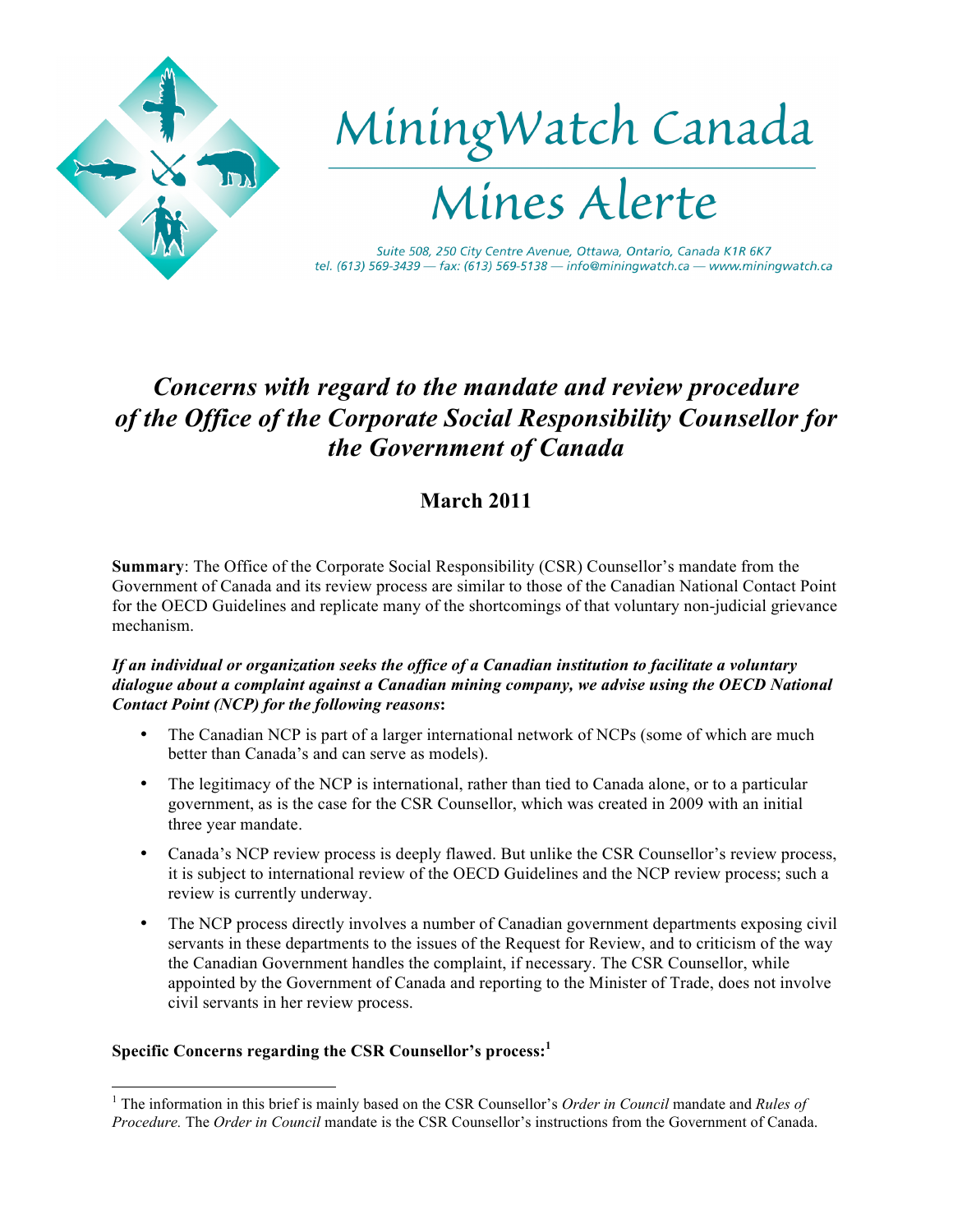# *The CSR Counsellor's review process is entirely focused on resolving disputes concerning Canadian extractive companies - which are not too "trivial" and not too serious<sup>2</sup> - through voluntary dialogue.*

#### **1. Participation in the review process is voluntary**

- The company can refuse to participate and can withdraw at any time (as can the person or community who requests the review). The CSR Counsellor can also end the process at any time.
- If the parties to a Request for Review decide they want to progress from "informal mediation" and dialogue ("trust building") to more "structured dialogue" or to seek "formal mediation" to resolve a dispute, they must create and sign a letter of intent providing formal consent to carry on - but they can still withdraw at any time.<sup>3</sup>

#### **2. The Guidelines for extractive companies are weak on human rights**

- The Government of Canada advises Canadian Extractive companies to meet the following "Guidelines": International Finance Corporation Performance Standards; Voluntary Principles on Security and Human Rights; Global Reporting Initiative; OECD Guidelines for Multinational Enterprises;
- These Guidelines are weak on human rights and the CSR Counsellor is not allowed to "apply standards other than the performance guidelines" mentioned above.<sup>4</sup>

#### **3. The CSR Counsellor will not determine whether a company has harmed a person or community or breached the Government of Canada's Guidelines for extractive companies.** <sup>5</sup>

• Although Requests for Review to the CSR Counsellor need to be based both on a perceived harm by an individual, group, or community that believes it has been "adversely affected," *and* on a breach of the Guidelines (see 2) -- the CSR Counsellor's instructions from the Government of Canada do not allow the Counsellor to determine whether a company has harmed anyone or breached the guidelines.

# **4. The CSR Counsellor will not investigate the complaint in a Request for Review.**

• The CSR Counsellor will not conduct an investigation to determine the validity of a complaint. The CSR Counsellor, an independent third party, or the parties to the Request for Review, may conduct limited "fact-finding" if it will help to resolve the dispute.<sup>6</sup>

This document can be found in *Building a Review Process for the Canadian International Extractive Sector: A Backgrounder.* P. 27-30. http://www.international.gc.ca/csr\_counsellor-

conseiller\_rse/assets/pdfs/building%20a%20review%20process%20backgrounder%20FINAL%20June%202010.pdf See also *Rules of Procedure for the Review Mechanism of the Office of the Extractive Sector Corporate Social Responsibility (CSR) Counsellor*. October 20, 2010. http://www.international.gc.ca/csr\_counsellorconseiller\_rse/assets/pdfs/Rules%20of%20procedure%20FINAL.pdf

 $2^2$  The CSR Counsellor does not provide guidance as to what is too "trivial" or too serious. In personal communication with MiningWatch Canada the CSR Counsellor has indicated that cases that could be of a criminal nature would be too serious.

<sup>3</sup> *Rules of Procedure*

<sup>&</sup>lt;sup>4</sup> Order in Council mandate

<sup>&</sup>lt;sup>5</sup> Review Process Brochure. http://www.international.gc.ca/csr\_counsellorconseiller\_rse/assets/pdfs/info%20brochure%20Nov1.pdf

<sup>6</sup> *Ibid.* There is no clear guidance provided but from communications with the CSR Counsellor it is clear that 'factfinding" will be limited to specific issues, if this may help the parties come to an agreement, rather than to establish whether the complaints are valid.